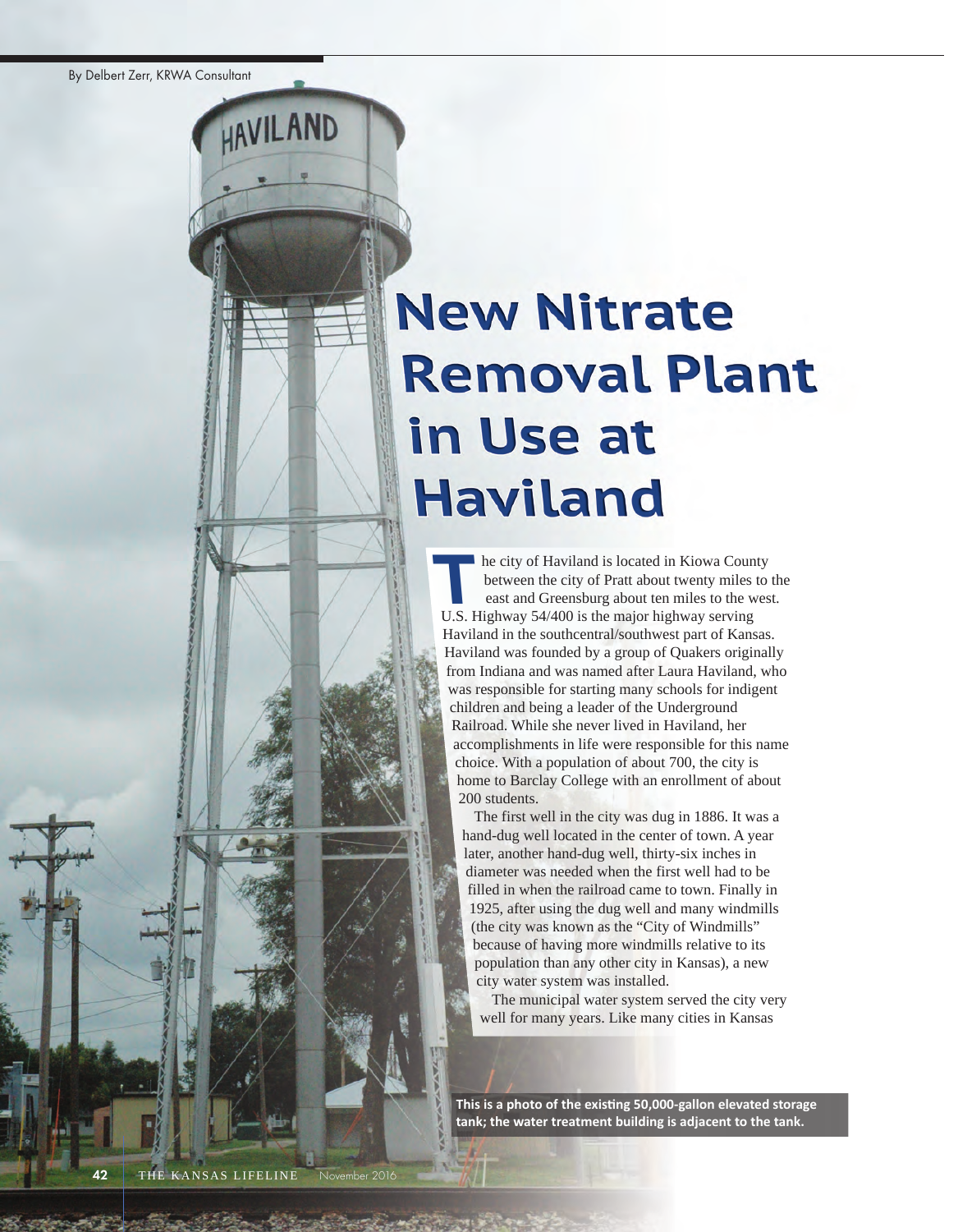



with well water, the only additional treatment needed was chlorination. for the most part, the city has been very fortunate in that water quality is actually very good with hardness around 200 milligrams per liter (mg/L). Sulfate, iron and manganese are very low also. The only water quality problem is elevated nitrate. The nitrate level remained below the maximum contaminant level (MCL) of 10 mg/L until about 2005. Nitrate levels from 2005 until the present have ranged from 10 to 16 mg/L. With these nitrate levels, it was obvious the city would

need to make improvements, either locating water with lower nitrate levels or by providing treatment.

Much of the agricultural land in the haviland area is irrigated and as such, additional water rights for new wells were virtually impossible to obtain. This left treatment as the only option. The city decided, on its own, to install point-of-use (POU) treatment for their customers. however, Mayor Robert ellis stated that The Kansas Department of Health and Environment (KDHE) was not in agreement with this option and after several meetings

and hearings, the city agreed with the consent order requiring them to install a treatment plant. Mayor Ellis further stated that KDHE's reason for not allowing the POU (RO units) devices was that POU treatment is approved only for very small systems and that haviland, with a college and rest home, did not fit that definition. The obvious choice left for the city to consider was to install a central treatment plant.

The engineering firm of Evans-Bierly-Hutchinson and Associates (EBH) was retained to review treatment options to bring the city into

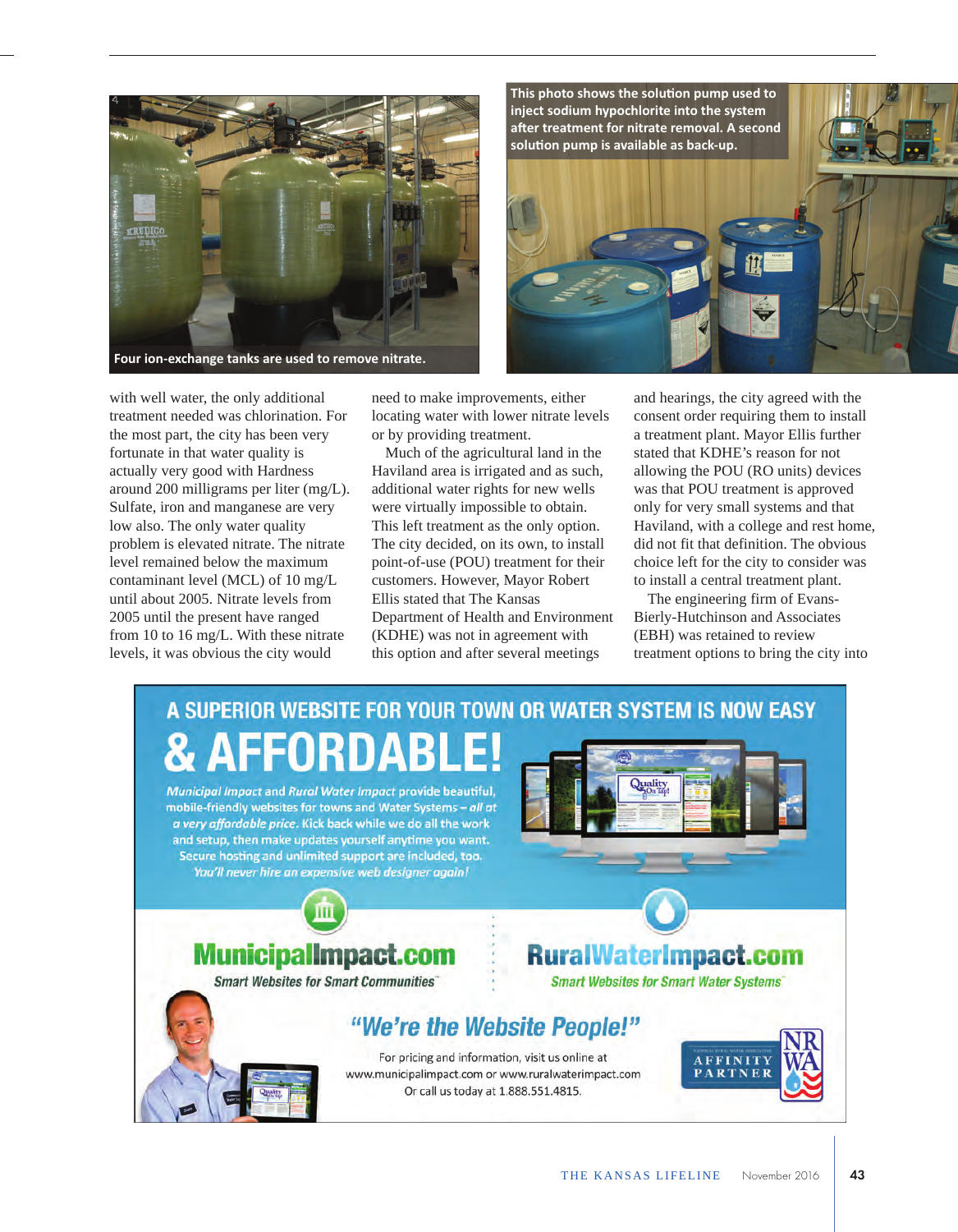compliance with the nitrate standard. The option proposed and ultimately chosen was an ion-exchange treatment plant. Actually, the improvements became a project that extended beyond water treatment and included other improvements.

### **Anion Exchange Treatment Plant from Krudico Advanced Water Treatment Systems**

The nitrate removal treatment plant, which was placed into operation in late spring 2016, consists of four pressured vessels with nitrate selective anion exchange resin. The process utilizes sodium chloride to regenerate the resin. During the treatment process, there is







an exchange of chloride for nitrate as the resin accepts the nitrate and releases chloride into the treated water. The captured nitrate ions are eventually removed from the resin during the brine/rinse cycle. The concentrated nitrate wastewater flows to a two-cell lined wastewater lagoon system installed as a part of this project.

Mayor Ellis noted that while average water use is about 96,600 gallons per day (GPD), the plant is capable is

**Two solution pumps were provided to inject sodium hypochlorite into the line prior to the distribution system.**

producing 137,742 GPD. in september 2016 about 80 percent of the flow is being treated, blending back 20 percent raw well water to produce water with about 5 mg/L nitrate. all water is disinfected at the end of the treatment process. Two solution pumps were provided to inject sodium hypochlorite into the line prior to the distribution